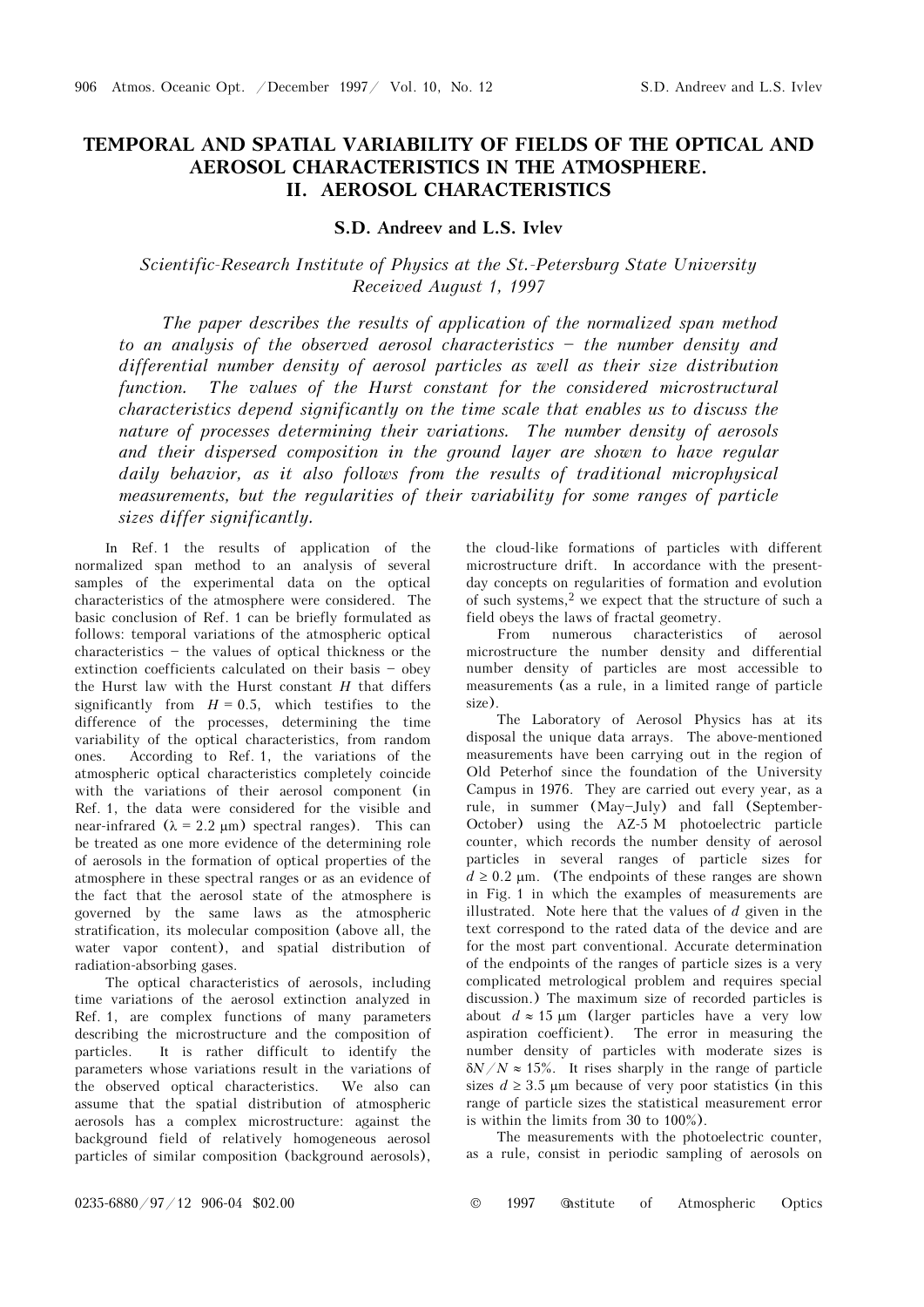the Petryanov filters with subsequent laboratory analysis (of dispersion and elemental composition of samples). Unfortunately, the observation periods are short, as a rule, they are  $15-20$  days. This short duration of individual observation cycles does not permit the long-term aerosol variability to be analyzed in details.

In settlement Dubochki (on the southern shore of the Gulf of Finland 15 km to the west of the Old Peterhof University Campus, where a greater part of the data array was obtained) in the course of integrated aerosol and optical investigations3 the number density of the near-ground aerosol was measured in June 1994. The number density and particle size distributions were measured every hour from 9 a.m. till 11 p.m. from June 3 till July 3, 1994, every day (of course, without heavy rain). The measurements were regularly made during 2 or 3 days. The data of this type were used to analyze the diurnal aerosol variability. The experiments used for analysis contain  $40-50$  series of measurements. (Unfortunately, towards the end of the above-mentioned period the thunderstorms began that did not enable us to carry out completely the projected observations.)

It should be noted that although the samples available are limited and this might cast some doubt on the reliability of the results of their statistical processing, such duration of individual cycles, taking into account the weather conditions in the Leningrad region during the observation period, ensures relative stability of air mass over the entire measurement cycle. In other words in this case the variations of the total number density and aerosol size distribution are conditioned primarily by local processes (the effect of aerosol sources and sinks located in the immediate vicinity of the measurement station) and by such processes as diurnal change of atmospheric stratification and convective flows.

A comparison of measurements3 and the analogous data obtained for the entire period of measurements in the Old Peterhof region shows that general regularities of variation of particle number density and diurnal transformation of the particle size distribution function as well as the data on the aerosol particle composition are in good agreement with the corresponding characteristics averaged over a period of many years. These characteristics can be considered typical of the given region and season. At the same time, when analyzing the results,3 the following peculiarities were found resulting in their deviation from the typical data of long standing:

1) The obtained particle size distributions were nonstandard and, evidently, deformed strongly by many coarse-dispersed particles presented in the air that were evidently of organic (vegetative) origin.

2) As a rule, we observed the sharp decrease of  $N(d)$  values in the range  $d \approx (0.4-0.6)$  µm, which is indicative of nonstationarity of particle size spectrum evolution (the occurrence of adjacent intermittent particle sources).

3) Flocculent (cloudy) spatial structure of aerosol field is often observed, which is clearly manifested in a series of successive measurements of particle size distribution and their number density for practically continuous observations in the fixed range of sizes. The recorded inhomogeneities of spatial aerosol distribution are relatively small by scale (several tens or hundreds of meters). However, frequently observed sharp deviations of microstructural characteristics from the mean ones for the time intervals up to  $1-2 h$  are indicative of the occurrence of larger-scale inhomogeneities of the aerosol structure.

On this basis, to analyze the structure of time series of measurements of aerosol particle size distribution and particle number density, the following data arrays were formed:

I) Observations of diurnal behavior on June  $7-9$ , 1994 (Dubochki, 47 series of observations, the time interval was  $\Delta t = 1$  hour).

II) Observations of diurnal behavior on June  $11$ -13, 1994 (Dubochki, 42 series of observations, the time interval was  $\Delta t = 1$  hour).

III) Observations of diurnal behavior on June  $6 -$ July 3, 1992 (Dubochki, 141 series of observations, the time interval was  $\Delta t = 1$  hour). This data array included arrays I and II as well as the data obtained on June  $20-21$ , June  $30$ -July 1, and July 2-3 when the diurnal observations were interrupted due to showers or for technical reasons (disconnection from the power supply).

IV) Observations in June-July, 1994 (Dubochki, Old Peterhof, 67 series of measurements, the time interval was  $\Delta t = 12$  hours). This data array comprised the measurements over the above-indicated period in Dubochki and near the building of the Scientific Research Institute of Physics at the St.-Petersburg State University in Old Peterhof. Taking into consideration significant diurnal variations of measurable parameters (see Fig. 1), only the observations between  $9-10$  and  $18-20$  hours were processed.

Tables I-III present the results of analysis by the method of normalized span of experimental data on the short-term variability of aerosols.

Summarizing the results of experimental data processing, the following should be noted:

1. When analyzing the data on the number density of particles whose sizes exceed  $d_0$  or are within the definite range (see Tables I and II) we should focus our attention primarily on the different values of the Hurst constant *H* attendant to variations of the time interval: if at  $\Delta t = 1$  hour (data arrays I, II, and III) the values of *H*, as a rule, are small  $(H \le 0.3)$ , then at  $\Delta t = 12$  hours (data array IV)  $H \geq 0.5$ . This evidently suggests that the particle number density on different time scales is governed by different processes. (Similar situation takes place for the observations of the aerosol component of atmospheric optical thickness.1)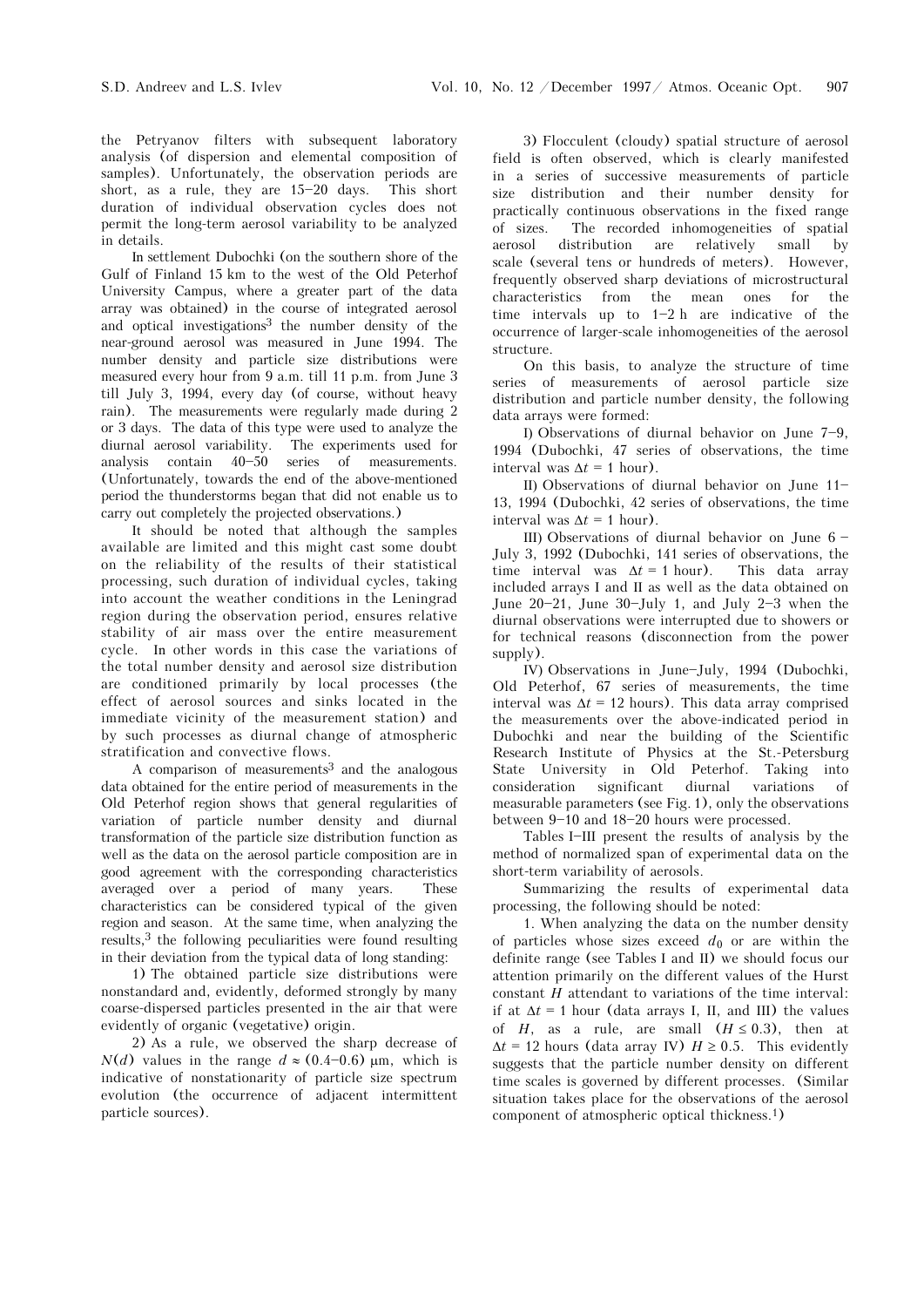

*FIG. 1. Temporal variations of the number density of aerosol particles with sizes exceeding*  $d_0 = 0.4$ *, 0.5, 0.6, 0.7,* 0.8, 0.9, 1.0, 1.5, 2, 4, 7, and 10  $\mu$ m *(curves 1–12, respectively)*.

*TABLE I. The Hurst constant H for the aerosol particle number density N*  $(d > d_0, \mu m)$ .

| $a_0$ , $\mu$ m |                   | П                 | Ш                | IV              |
|-----------------|-------------------|-------------------|------------------|-----------------|
| 0.4             | $0.212+0.007$     | $0.207 \pm 0.006$ | $0.21 + 0.01$    | $0.62\pm0.05$   |
| 0.5             | $0.255\pm0.007$   | $0.248 \pm 0.007$ | $0.25 \pm 0.01$  | $0.67 \pm 0.06$ |
| 0.6             | $0.229 \pm 0.010$ | $0.235\pm0.009$   | $0.23 \pm 0.01$  | $0.67 \pm 0.07$ |
| 0.7             | $0.282\pm0.012$   | $0.277+0.010$     | $0.28 \pm 0.01$  | $0.70 + 0.07$   |
| 0.8             | $0.331 \pm 0.013$ | $0.340\pm0.011$   | $0.34\pm0.01$    | $0.76 \pm 0.07$ |
| 0.9             | $0.303\pm0.013$   | $0.311 \pm 0.012$ | $0.31 \pm 0.015$ | $0.75 \pm 0.07$ |
| 1.0             | $0.352\pm0.02$    | $0.360\pm0.015$   | $0.36\pm0.02$    | $0.75 \pm 0.08$ |
| 1.5             | $0.380\pm0.03$    | $0.392\pm0.02$    | $0.39\pm0.04$    | $0.78 \pm 0.07$ |
| $\overline{2}$  | $0.445 \pm 0.04$  | $0.450\pm0.04$    | $0.45 \pm 0.05$  | $0.58 \pm 0.09$ |
| 4               | $0.320\pm0.03$    | $0.350\pm0.04$    | $0.34\pm0.04$    | $0.62\pm0.08$   |
| 7               | $0.355\pm0.04$    | $0.362\pm0.03$    | $0.36\pm0.04$    | $0.60 \pm 0.08$ |
| 10              | $0.368\pm0.04$    | $0.380\pm0.03$    | $0.37\pm0.04$    | $0.61 \pm 0.09$ |

*TABLE II. The Hurst constant H for the differential number density of aerosol particles N*/*d.*

| $\Delta d$ , $\mu$ m |                   | П                 | Ш               | IV              |
|----------------------|-------------------|-------------------|-----------------|-----------------|
| $0.4 - 0.5$          | $0.182\pm0.008$   | $0.207\pm0.006$   | $0.20 \pm 0.02$ | $0.60 \pm 0.04$ |
| $0.5 - 0.6$          | $0.202\pm0.006$   | $0.218 \pm 0.007$ | $0.21 \pm 0.02$ | $0.68 \pm 0.06$ |
| $0.6 - 0.7$          | $0.104 \pm 0.004$ | $0.085 \pm 0.009$ | $0.10\pm0.015$  | $0.63\pm0.06$   |
| $0.7-0.8$            | $0.082\pm0.007$   | $0.077+0.010$     | $0.08 \pm 0.01$ | $0.72{\pm}0.06$ |
| $0.8 - 0.9$          | $0.053\pm0.008$   | $0.048 \pm 0.011$ | $0.05 \pm 0.01$ | $0.74 + 0.07$   |
| $0.9 - 1.0$          | $0.031 \pm 0.006$ | $0.043\pm0.012$   | $0.04 + 0.015$  | $0.73 \pm 0.07$ |
| $1.0 - 1.5$          | $0.048 \pm 0.007$ | $0.060\pm0.015$   | $0.05 \pm 0.02$ | $0.76 \pm 0.08$ |
| $1.5 - 2$            | $0.069 + 0.009$   | $0.082\pm0.010$   | $0.08\pm0.03$   | $0.73 \pm 0.07$ |
| $2 - 4$              | $0.045 \pm 0.008$ | $0.045 \pm 0.015$ | $0.05 \pm 0.04$ | $0.56\pm0.09$   |
| $4 - 7$              | $0.066\pm0.006$   | $0.053\pm0.012$   | $0.06\pm0.03$   | $0.60 \pm 0.08$ |
| $7 - 10$             | $0.055 \pm 0.012$ | $0.062\pm0.011$   | $0.06\pm0.03$   | $0.58 \pm 0.08$ |
| $10 - 15$            | $0.055 \pm 0.014$ | $0.068 \pm 0.018$ | $0.07\pm0.04$   | $0.57 \pm 0.09$ |

It should be noted that  $H \to 0$  for periodic (or close to periodic) variations of the observed parameter. Thus, evidently the variations of particle number density undergo regular diurnal fluctuations. When the observation time interval is comparable with the variation period or exceeds it, such process cannot be detected.

2. When analyzing the data on the normalized function of particle size distribution (Table III) for all considered data arrays, the values of the Hurst constant turned out to be small (in many cases, their difference from zero is comparable with the calculation error). The physical sense of such a result is not quite clear. It is possible that this is connected with the fact that during observations in Dubochki (data arrays I, II, and III) the distribution function varied regularly during 24 hours (in Ref. 2, in particular, the diurnal variations of the median radius are analyzed), and when these data were combined with the results of observations in Old